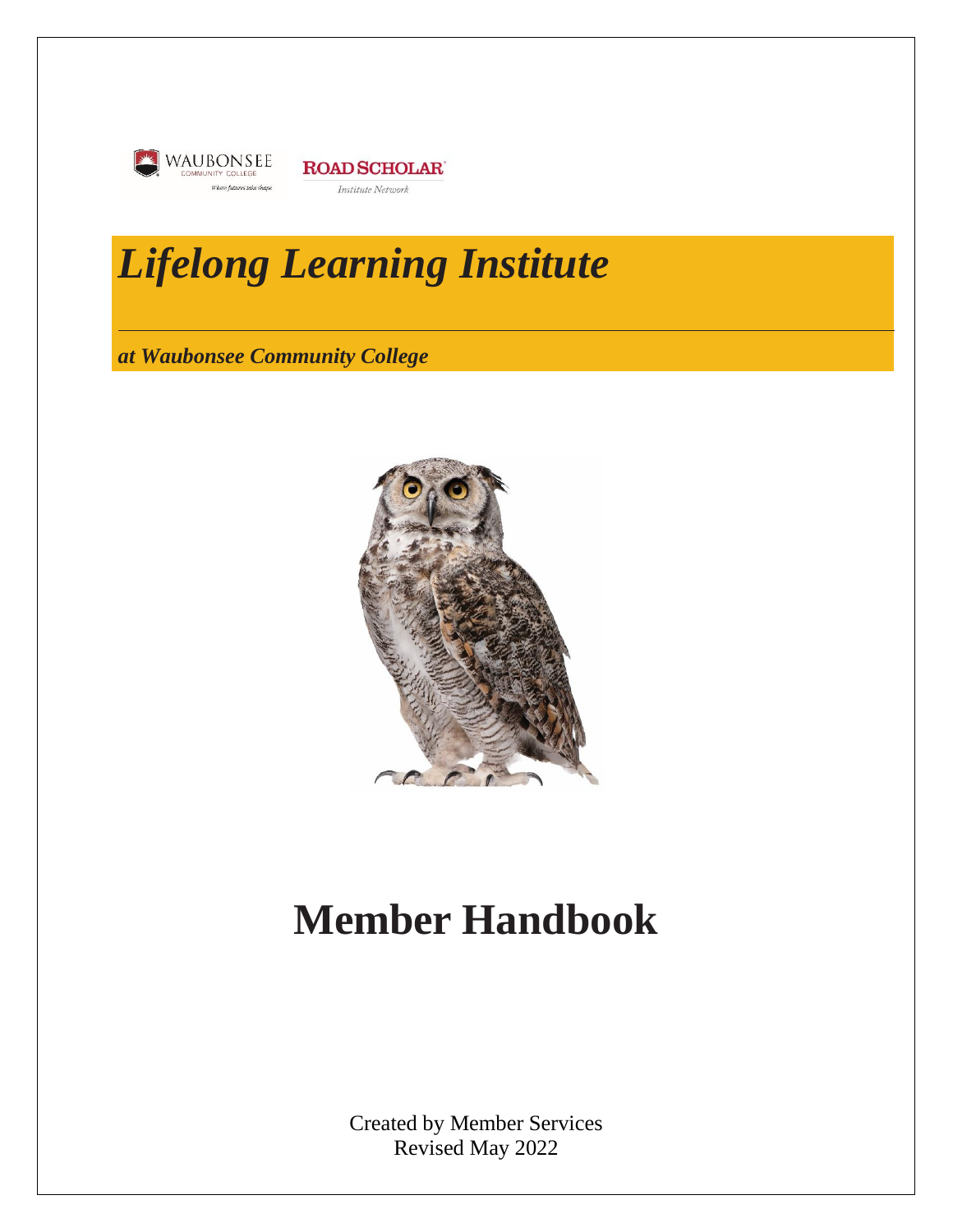# **TABLE OF CONTENTS**

| <b>Introduction</b><br>Welcome<br>LLI at WCC<br><b>Affiliation with Road Scholar</b>                                                                                                               | Page 3        |
|----------------------------------------------------------------------------------------------------------------------------------------------------------------------------------------------------|---------------|
| <b>Governance</b><br>LLI's Guiding Principles<br>Governing Documents and Bodies                                                                                                                    | Page 4        |
| <b>Operations and Policies</b><br>Membership<br>Terms<br><b>Course Locations</b><br>Course Length<br>Closures<br><b>Handicap Accessibility</b><br><b>ADA</b> Compliance<br>We Welcome Facilitators | Pages $5 - 6$ |
| <b>Registration and Communication</b><br>Procedures<br><b>Filled Courses</b><br>Cancellation<br>Refunds<br>Name Badges<br>Communication                                                            | Pages $7 - 8$ |
| <b>Benefits of Membership</b><br>General<br><b>Social Events</b><br><b>Todd Library</b>                                                                                                            | Page 9        |
| <b>Member Responsibilities</b><br><b>Friendly Reminders</b><br><b>Volunteer Opportunities</b>                                                                                                      | Page 10       |
| <b>Frequently Asked Questions</b>                                                                                                                                                                  | Page 11       |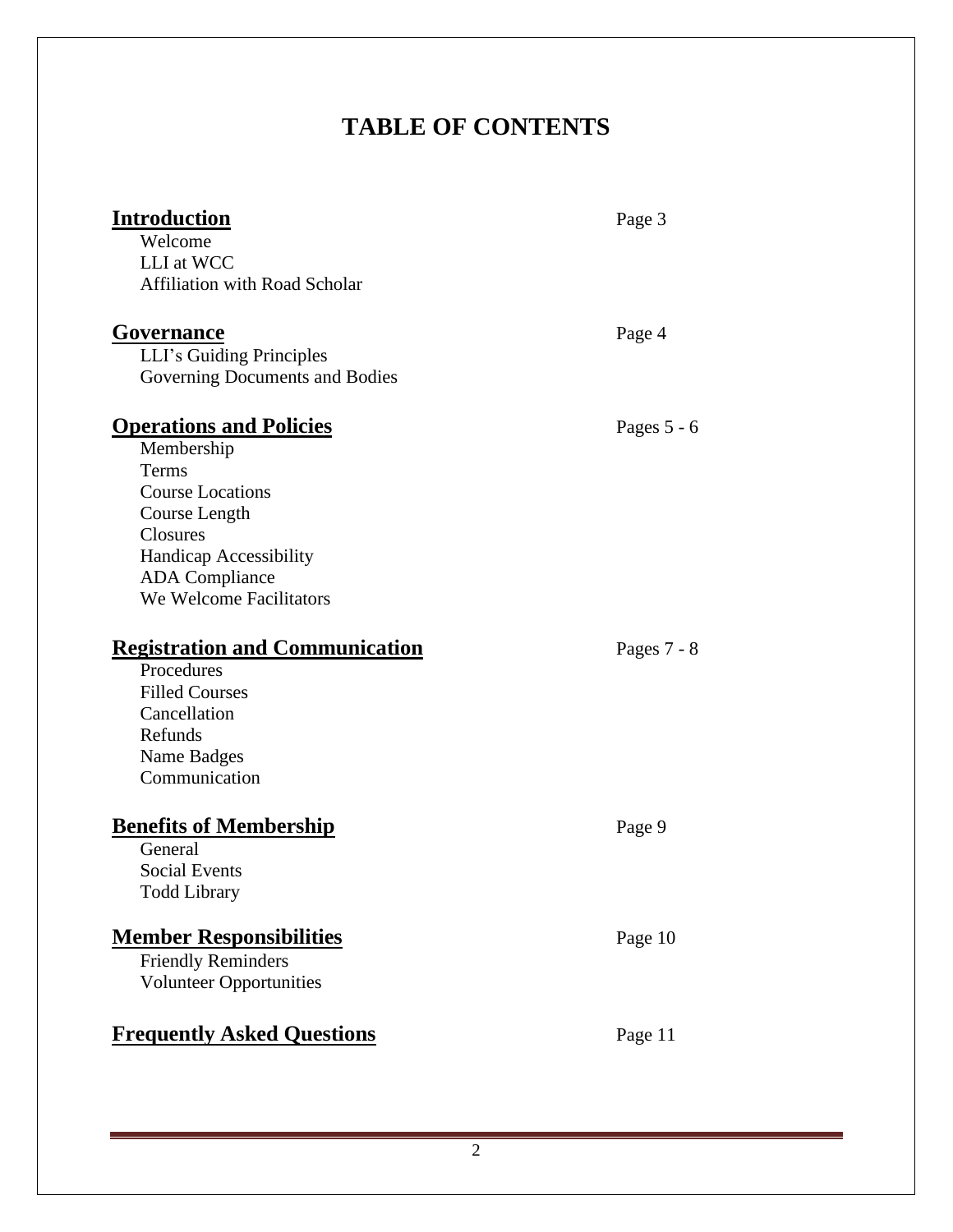# **INTRODUCTION**

## **Welcome**

We are pleased to welcome you as a member of Lifelong Learning Institute at Waubonsee Community College, a dynamic group of lifelong learners. This handbook was prepared to provide you with information about LLI: its history, goals, structure, policies and benefits. We hope you find it helpful!

# **LLI at WCC**

Previously known as Institute for Learning in Retirement (ILR), our chapter was organized by five Founding Members and four Charter Members, offering its first four courses in September 1996.

We are a totally volunteer organization, which allows us to keep our fees quite low. Therefore, we rely on our members to offer their passions and talents in the various volunteer opportunities. More detail is provided on page 10.

To meet the diverse needs and interests of a growing organization, the Curriculum Council strives to present a diverse offering of courses, outings and trips for LLI members. Diversity is manifested in the offerings' varied subject matter, style of delivery and depth of inquiry. In our LLI curriculum, the challenges of aging present themselves in our participants and facilitators, giving each of us another opportunity to learn and understand more about ourselves and others.

# **Affiliation with Road Scholar**

Road Scholar (previously called Elderhostel) is an American not-for-profit organization that provides educational tours geared toward adults 50 and older. It was founded in 1975 by Marty Knowlton and longtime friend David Bianco to extend the youth hostel experience to adults. Road Scholar currently offers programs in the United States and 150 other countries.

More information can be found on their website: [https://www.roadscholar.org](https://www.roadscholar.org/)

Lifelong Learning Institute (LLI) chapters are affiliates of Road Scholar and must be approved for membership into their network. Each LLI chapter is sponsored by a college or university, with the goal of fostering lifelong learning through courses and programs that engage the learner, provide social interaction, and enrich lives. LLI members are challenged to understand the cultural forces of today, to interact socially and intellectually with one another and to live empowered lives.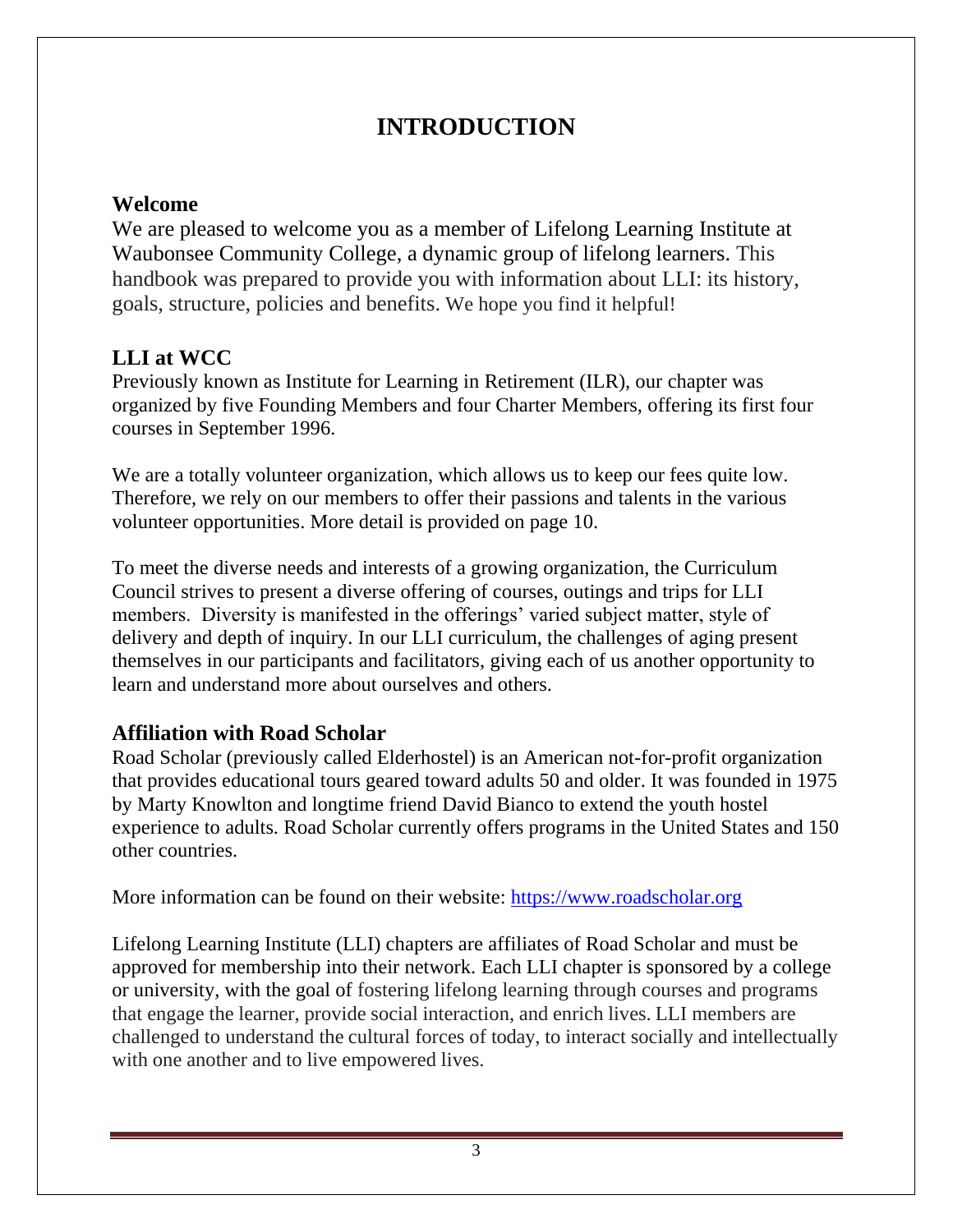# **GOVERNANCE**

## **LLI's Guiding Principles**

These principles guide leaders and members in the foundation and growth of LLI:

#### *LLI Values Statement*

Our Values include continued learning, intellectual inquiry, social interaction and active member participation in lifelong learning.

#### *LLI Mission Statement*

Our Mission is to provide our membership with a defined and member-generated framework for life-enriching, dynamic, educational experiences through lifelong learning programs.

#### *LLI Vision Statement*

Our Vision is to be a self-sustaining and self-governing community of active mature adults offering a diverse and intellectually stimulating array of noncredit educational offerings in a wide variety of academic disciplines.

#### **Governing Documents and Bodies**

LLI at WCC is governed by a Constitution (primary governing document) and Bylaws (intended to support and implement the LLI Constitution). Amendments to the Bylaws may be adopted by a majority vote of the Board after written notification to the membership and a specified discussion interval (as outlined in Bylaws Section L).

The Board consists of the following positions:

| President                 | Vice President                                 |
|---------------------------|------------------------------------------------|
| Secretary                 | <b>Treasurer</b>                               |
|                           | <b>Member Communications Manager</b>           |
| <b>Operations Manager</b> |                                                |
|                           | Social and Community Outreach Manager          |
| <b>Technology Manager</b> |                                                |
|                           | Four Representatives of the Curriculum Council |

Each office is an elective two-year term, with the exception of President who assumes a one-year term after serving as Vice President for one year. Also, the LLI Coordinator/Advisor functions as our liaison to the college and is a non-voting member of both the Board and Curriculum Council.

The Curriculum Council (CC) is composed of nine Curriculum Council Members, all elected by the membership for two-year terms. Four of these members are selected to serve on the Board. The CC oversees proposals for courses, outings and trips; develops and implements policies related to curriculum; recruits and mentors facilitators; and works to enlarge the quantity of offerings, while maintaining the quality to fulfill LLI's values, mission and vision.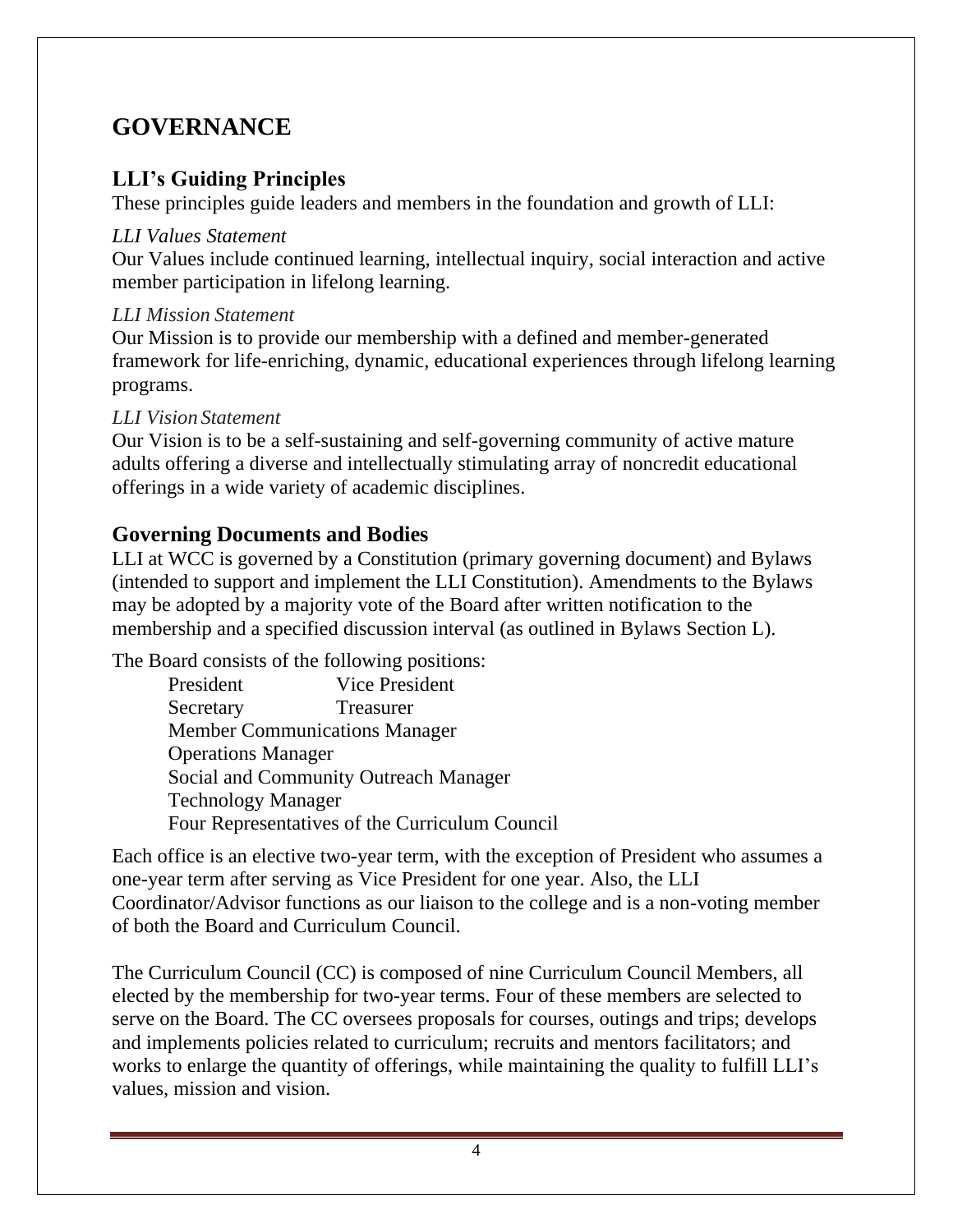# **OPERATIONS AND POLICIES**

## **Membership**

- LLI is an open-membership organization for adults 50 and older.
- The membership year is from September 1 August 31.
- The annual membership fee is \$25. Each course is \$5; outings and trips vary.

An outing is an activity where the member provides his/her own transportation and is typically a partial day in length. A trip varies in length and includes provided transportation and other amenities which vary based on destination (lodging, meals, admission fees, etc.).

In addition to being a totally volunteer organization, LLI's low membership fee and course fees are made possible to a large degree by the support provided by Waubonsee Community College, including use of classrooms, office space, technical and staff support, all at no cost to LLI.

### **Terms**

LLI follows Waubonsee's academic schedule, which includes three academic terms:

- Fall September through December
- Spring February through May
- Summer June through August

Online registration is open for browsing and registration, typically as follows:

- Fall August
- Spring January
- Summer May

Listings of the respective offerings are found in the online platform: [www.lliwcc.coursestorm.com](http://www.lliwcc.coursestorm.com/)

# **Course Locations**

Many courses are scheduled on Waubonsee's main Sugar Grove campus. Others are held at WCC's other campus sites (Aurora, Plano) and at satellite locations. These are typically libraries, senior centers or municipal buildings and are determined based on availability and resources. Sites vary from term to term, but are always identified in the curriculum catalogs.

# **Course Length**

Courses can vary from one to eight sessions. The course length varies by course content and is determined by the facilitator. Each session is typically two hours but can vary based on the specific course.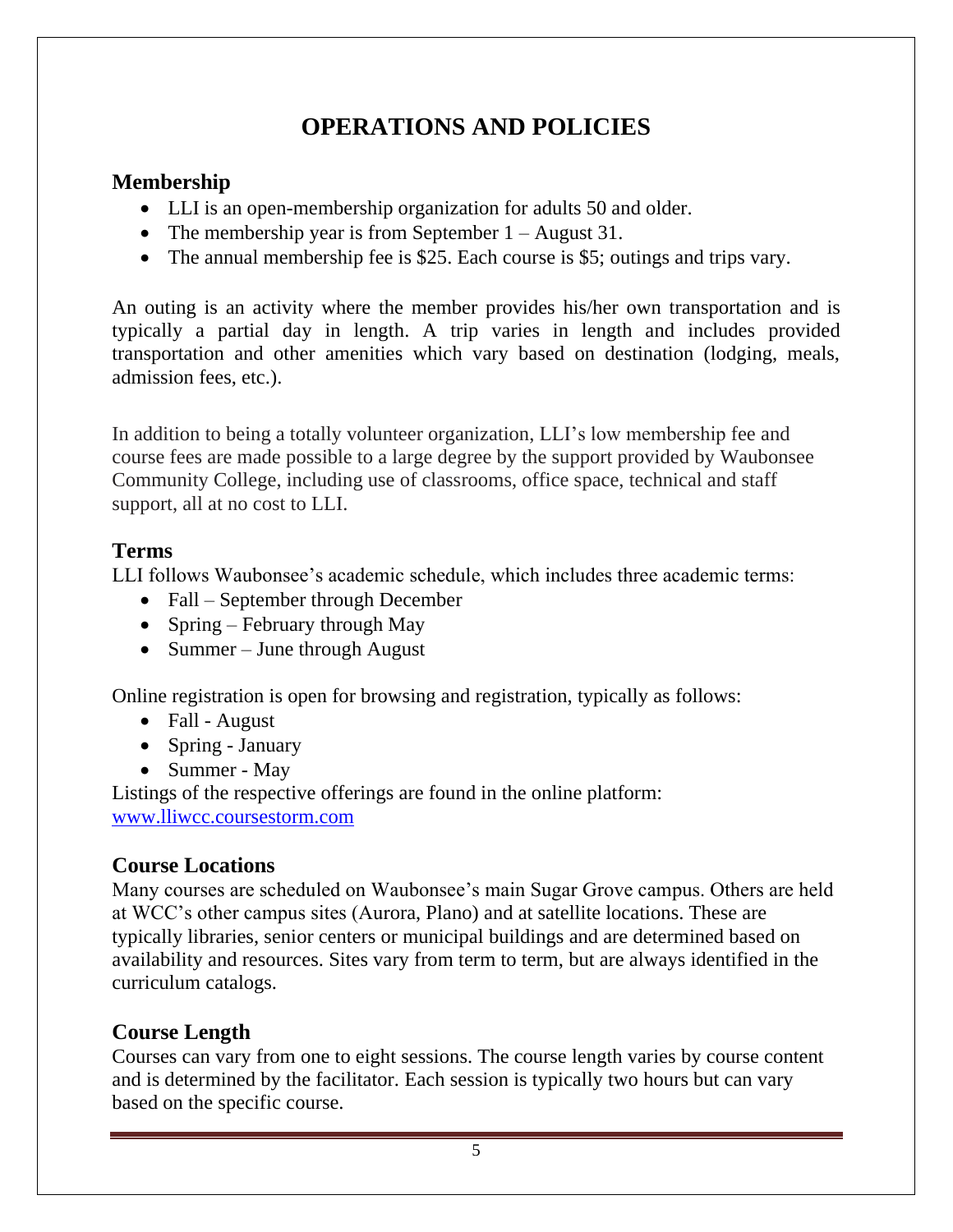# **Closures**

LLI follows WCC's severe weather policy. Any changes to normal college operations will be announced on major radio and television stations. Off-campus LLI courses are automatically canceled when the facility where they meet closes. If WCC's campus is not closed, it is up to the facilitator to determine if the course will meet.

If you are unsure whether a course will meet, you may also contact the facilitator. Please use your discretion regarding the weather as your safety is our primary concern.

The following resources can be used to check closing status:

- The college's website: [www.waubonsee.edu](http://www.waubonsee.edu/)
- The Emergency Closing Center website: [www.emergencyclosingcenter.com](http://www.emergencyclosingcenter.com/)
- Local radio and TV stations
- Your email and voice mail as your facilitator may have left a message

### **Handicap Accessibility**

All selected course sites are handicap-accessible and include handicap parking spaces. We understand this is an important consideration to our members when scheduling courses.

## **ADA (Americans with Disabilities Act) Compliance**

In October 2015 the Board appointed an ad hoc committee to investigate all aspects of LLI's compliance with ADA. (A disability is defined as anything that impairs learning or impacts major life functions.)

*LLI is covered under WCC's policies for ADA*. As an organization sponsored by WCC, LLI follows WCC's guidelines published in its Student Handbook.

### **We Welcome Facilitators**

All members are encouraged to share their passion by being a facilitator! You do not need to be a teacher, just an avid learner and can start by being a co-facilitator. The Curriculum Council assigns mentors and provides a myriad of resources. Seasoned facilitators are always available to share their ideas and experience. You are not alone in this experience.

Proposals for all offerings must be submitted to the Curriculum Council by specific due dates to allow adequate time for proposal review, course scheduling and catalog creation. The specific dates for the fall, spring and summer terms are published in the *Facilitator Guide* (posted on the LLI website) or can be obtained through the Curriculum Council.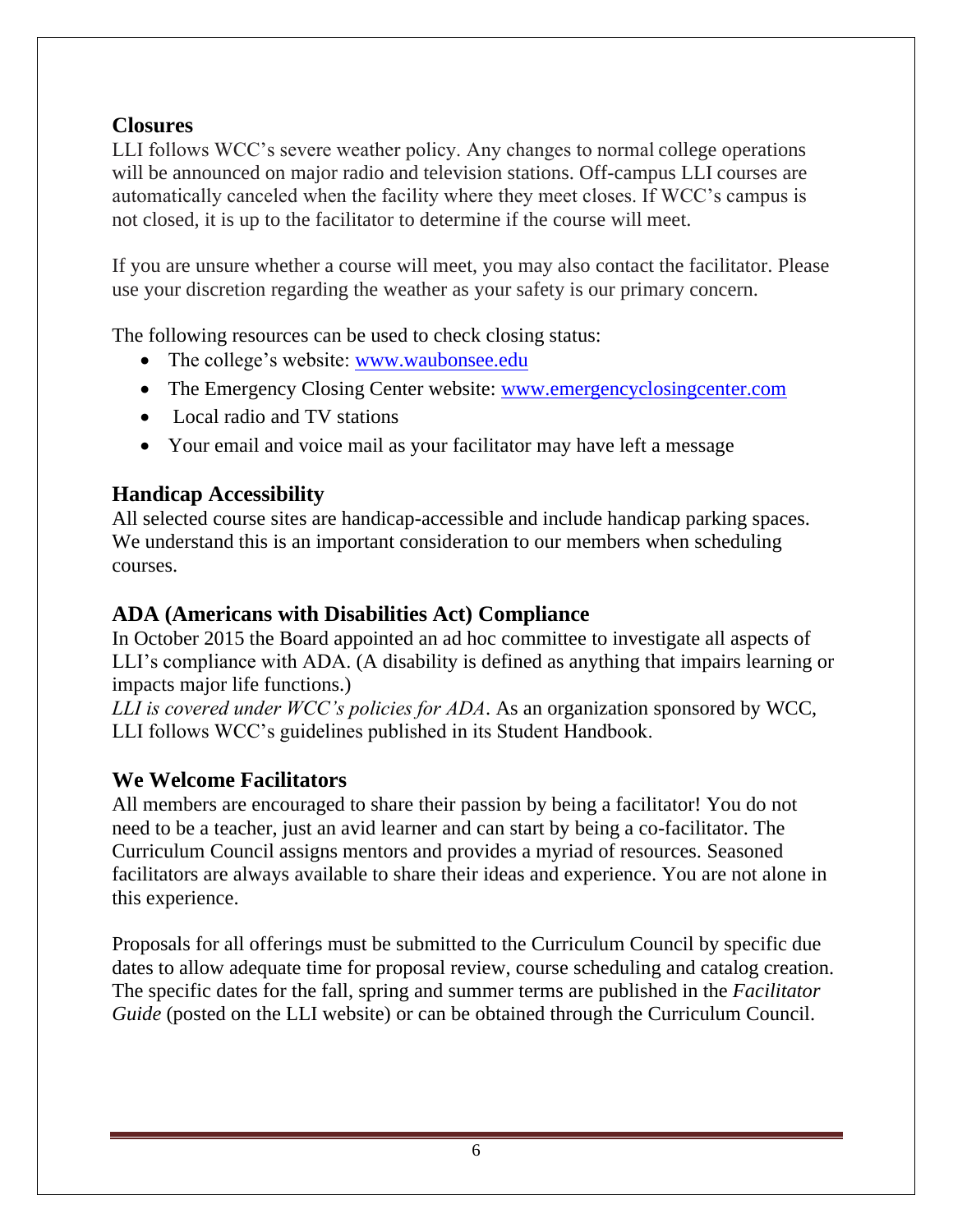# **REGISTRATION AND COMMUNICATION**

#### **Procedures**

- Registration is offered online at: [www.lliwcc.coursestorm.com](http://www.lliwcc.coursestorm.com/)
- Instructional steps and video can be found at: [www.waubonsee.edu/lli](http://www.waubonsee.edu/lli)
- Courses do fill quickly; however, you may register for an open course up until the night prior to the first session of class.
- If a class is full, you may place yourself on the waitlist; no payment is made at that time.
- Payments are accepted by credit card and check. Checks must be made out to Waubonsee Community College and include a copy of your registration email confirmation and mailed to: Student Accounts and Cashier Office, Rt. 47 at Waubonsee Drive, Sugar Grove, IL 60554.
- Each member will receive a registration confirmation email at the time of registration to use as a class schedule of dates/times/places, as well as a reminder email two days prior to the start of class.

Points to consider:

- Give careful thought to your selections based on your interests and schedules. As a courtesy to other members, do not overbook or over-register! Please remember that your selection may prevent another member from attending.
- Be open to trying new subjects and facilitators. You may be pleasantly surprised!
- At LLI we encourage our members to be open to new possibilities, expanding our interests and minds.
- Regularly check your email, as eblasts are sent informing members of openings in classes and various other information throughout the year.
- Remember that this organization is 100 percent volunteer-operated, and the more courses we can offer, the more likely you'll get into those you request.

# **Filled Courses**

In the case of a filled course, the member may place himself/herself on the waitlist for that class. The Registration Committee will notify the member if an opening occurs. Payment will be handled at that time. Facilitators have the option to increase the course size or to offer that course in a future semester.

### **Cancellations**

A course, outing or trip may be canceled if it fails to meet a minimum enrollment number. In that case, efforts will be made to notify participants a week before course start date. If a course session needs to be canceled, course members will be notified as soon as possible. If time permits, email notifications will be sent. If there is a short notice, course members will be notified by phone.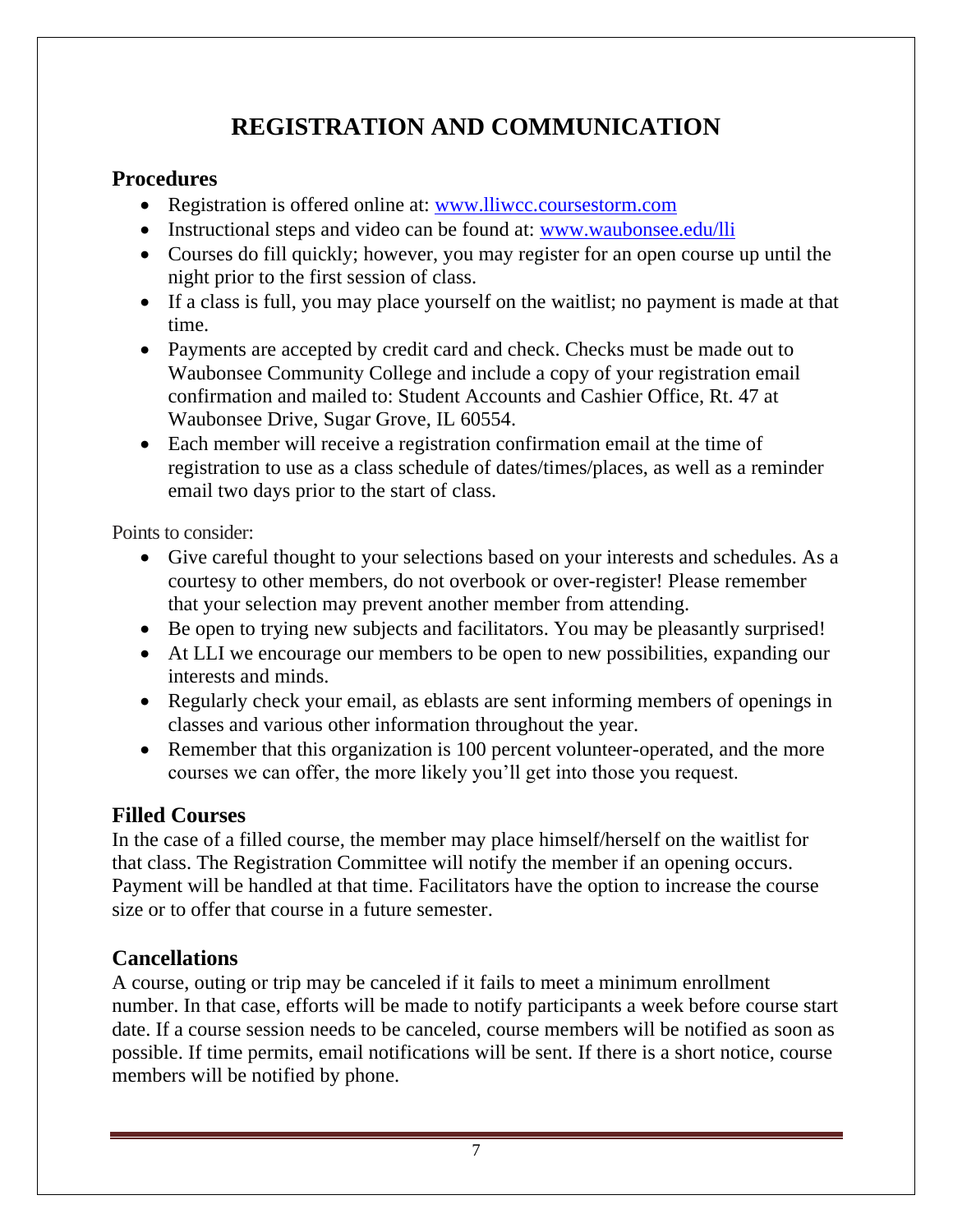## **Refunds**

### Membership Dues Refunds

Because full membership includes access to a wide variety of LLI courses and an array of benefits, the membership fee is non-refundable. Membership in LLI is nontransferable to another LLI or another member.

## Activity Refunds

- If a check is used to pay for an outing or trip which has been canceled, the member may receive a refund from WCC after completing a vendor form and W9 form, provided the cancellation is made prior to the deadline date. This policy also applies to withdrawal from an outing or trip if made prior to the deadline date.
- If a credit card is used to pay for an outing or trip, a credit to the credit card used will be given in the event of a cancellation, closure or withdrawal if made prior to the deadline date.
- Trip refunds requested after the deadline date will be made in amounts reflecting any expenses not actually incurred.

Note: private trip cancellation insurance is encouraged through your private carrier.

### Course Refunds

In the event of an LLI course cancellation, only those course payments made by credit card are refundable and will be credited to the card used**. If a check was used for payment of a canceled class, there will be no refund.**

### Withdrawals

If you withdraw from a course, there will be no refund of the course fee. To withdraw from a class call: (630) 466-2593 and leave a message.

### **Name Badges**

Member Communications is responsible for issuing name badges to new members, with the goal of mailing them in a timely manner. Members are encouraged to wear name badges at all courses and functions to build community and to assist facilitators in identifying participants. If lost, contact the LLI office at (630) 466-2593 to request a duplicate.

# **Communication**

Communication is of great importance to our members. Member Communications attempts to share critical information through:

- Quarterly newsletters (most recent posted on our website)
- Eblasts sharing important timely news

Also, we like to hear about any member needing support or recognition (get well, sympathy, congratulations). We send cards to these members of behalf of LLI. If you have such news to share, contact the Member Communications Manager. (All updated contact information is listed on the last page of each newsletter.)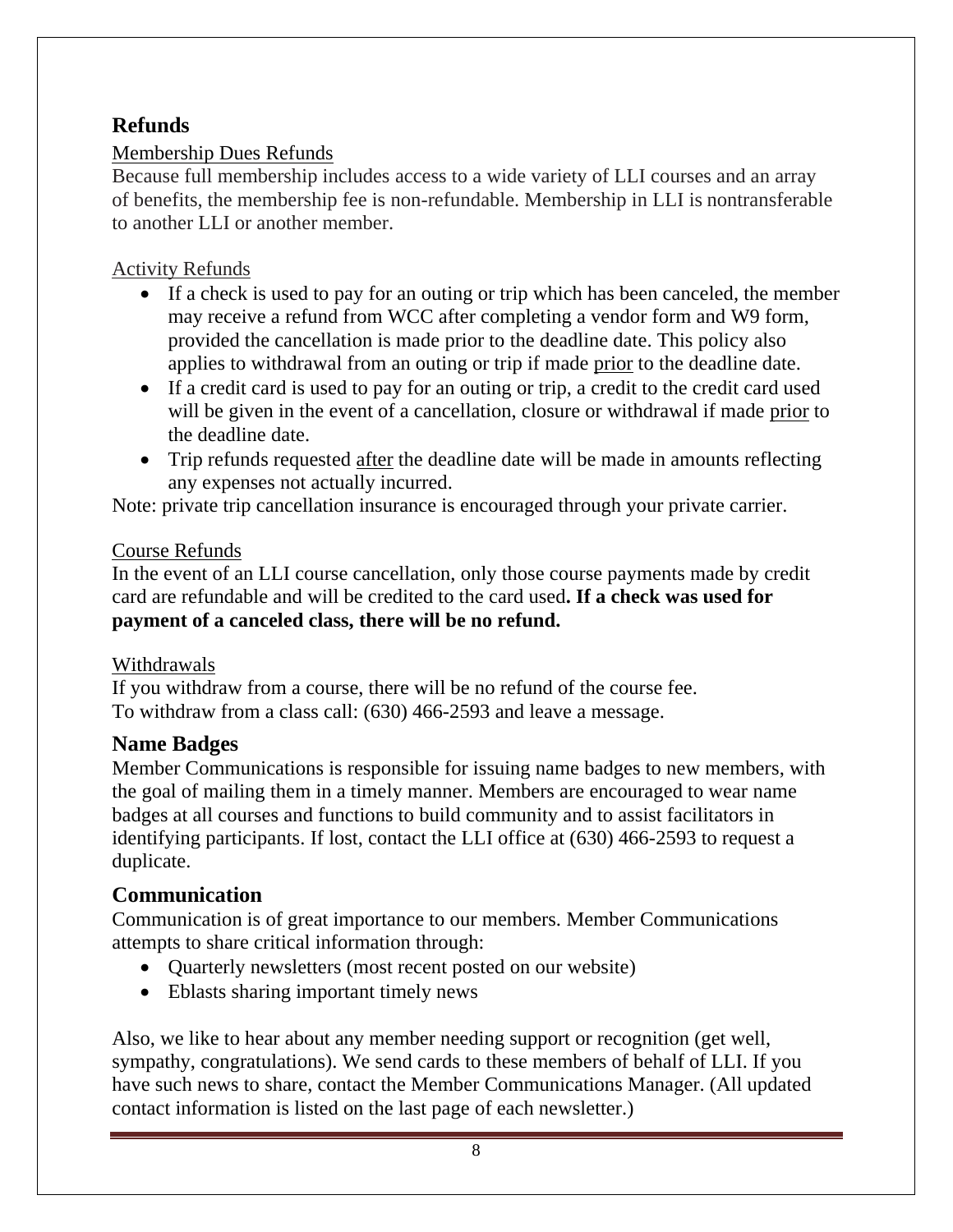# **BENEFITS OF MEMBERSHIP**

#### **General**

As a member of LLI, you receive many benefits and privileges:

- Opportunity to experience the joy of learning without grades, tests or papers to write
- Stimulating courses
- Engaging facilitators
- Enrichment through course-related outings and trips
- New friendships
- Semi-annual luncheons
- LLI Newsletters
- Access to LLI Board and Curriculum Council meetings, which convene at 9 a.m. on the second and first Friday of each month, respectively
- Participation in the development of LLI through Board or Curriculum Council positions or by membership on committees
- Use of the Todd Library located on the Waubonsee Community College main campus and the Aurora Campus Library.

#### **Social Events**

The LLI community comes together as a whole multiple times throughout the year: in December for the Holiday Luncheon, in spring (late May/early June) for the Annual LLI Membership Meeting and Spring Luncheon and in the summer (August) for the Coffee Klatch. Online registration is used for the luncheon events.

### **Waubonsee Community College (WCC) Todd Library**

After you are a confirmed LLI member and have your LLI name tag, you may borrow from the WCC Library. The loan period is 28 days. Materials may be renewed in person if they have not been requested by someone else, but they cannot be renewed online or over the phone.

"Life- it is not just a series of calculations and a sum total of statistics, it's about the experience, it's about participation, it is something more complex and more interesting than what is obvious."

Daniel Libeskind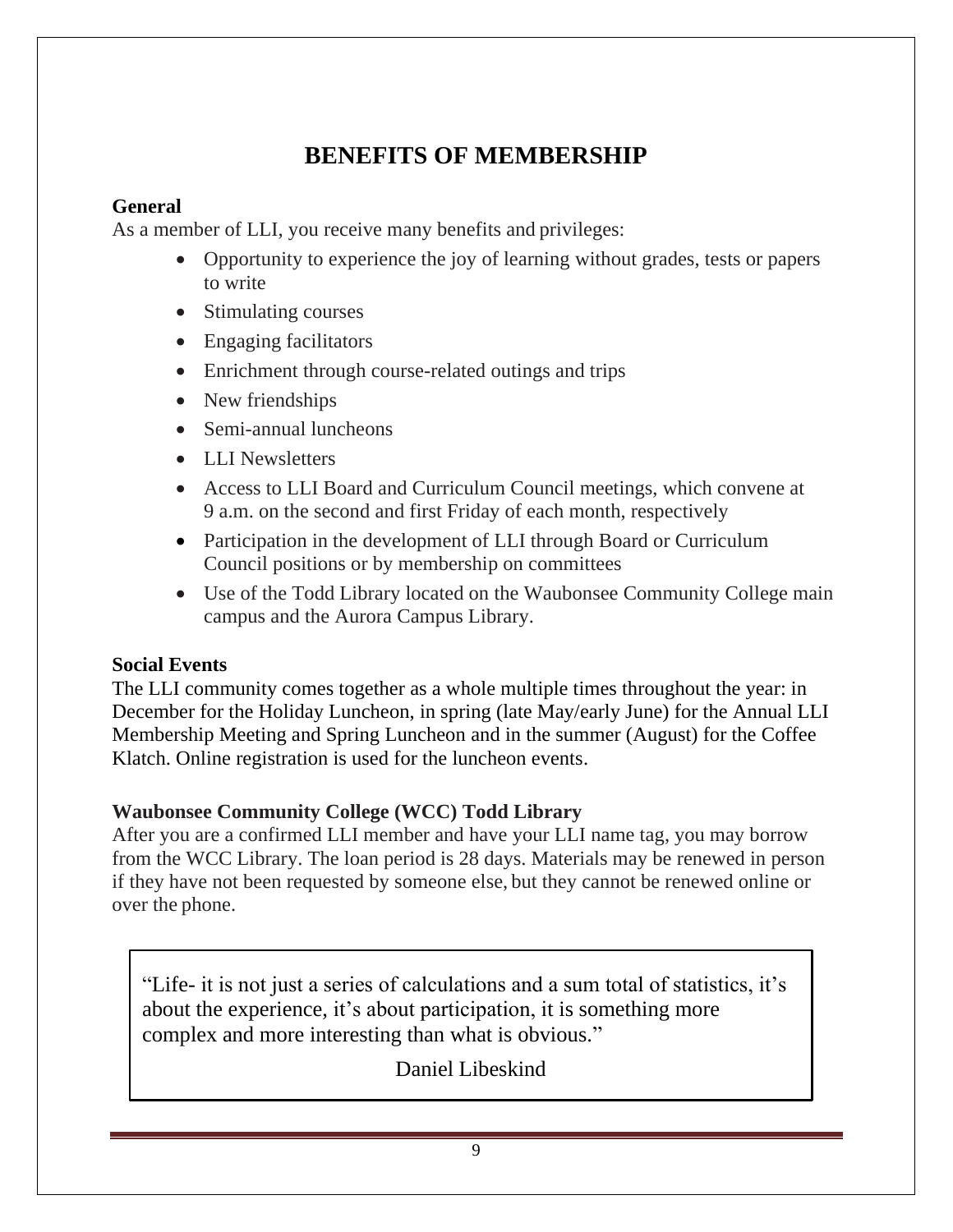# **MEMBER RESPONSIBILITIES**

# **Friendly Reminders**

We value you as members and wish to share a few ways you can help our growing organization operate more smoothly:

- When registering for offerings, give thoughtful consideration to the type and number of courses workable in your schedule. Remember that over-booking may take the seat of another interested member.
- As soon as you receive online registration confirmation, mark your calendars with the appropriate dates and times.
- If you find that you have a conflict and will not be able to participate in a course series, please contact the registration office at (630) 466-2593 promptly. You can leave a message if a volunteer is not in the office. There may be a waitlist for the course and someone on that waitlist will be delighted to fill your vacated spot.
- It is thoughtful to contact the course facilitator if you know ahead of time that you will miss an individual session.
- Allow enough time to get to your course as arriving late is disruptive. We understand there are times when this is unavoidable.
- Remember to bring and wear your name badge to build member community through name recognition.
- Regarding course evaluations, facilitators truly appreciate knowing what it was that you liked about the course and suggestions for improvement. Thoughtful evaluations help with future planning.

# **Volunteer Opportunities**

There are many volunteer opportunities within our organization and we encourage you to consider those which match your interests, time and talent:

Member Services

Social Committee - assist with sign-in at various social functions Speakers Bureau - present LLI overview to venues expressing interest in LLI Assist with member communications and newsletter development

**Operations** 

Mailing Committee - assist with various member mailings Registration Committee - assist with registration-related tasks associated with online registration

Rush: In spring and fall, greet students as they enter the WCC Book Store, provide direction and answer questions. This also helps support our Scholarship Fund.

Committees: The Board and Curriculum Council appoint ad hoc and standing committees to address specific or ongoing issues. Recommendations are then made to the Board or Curriculum Council.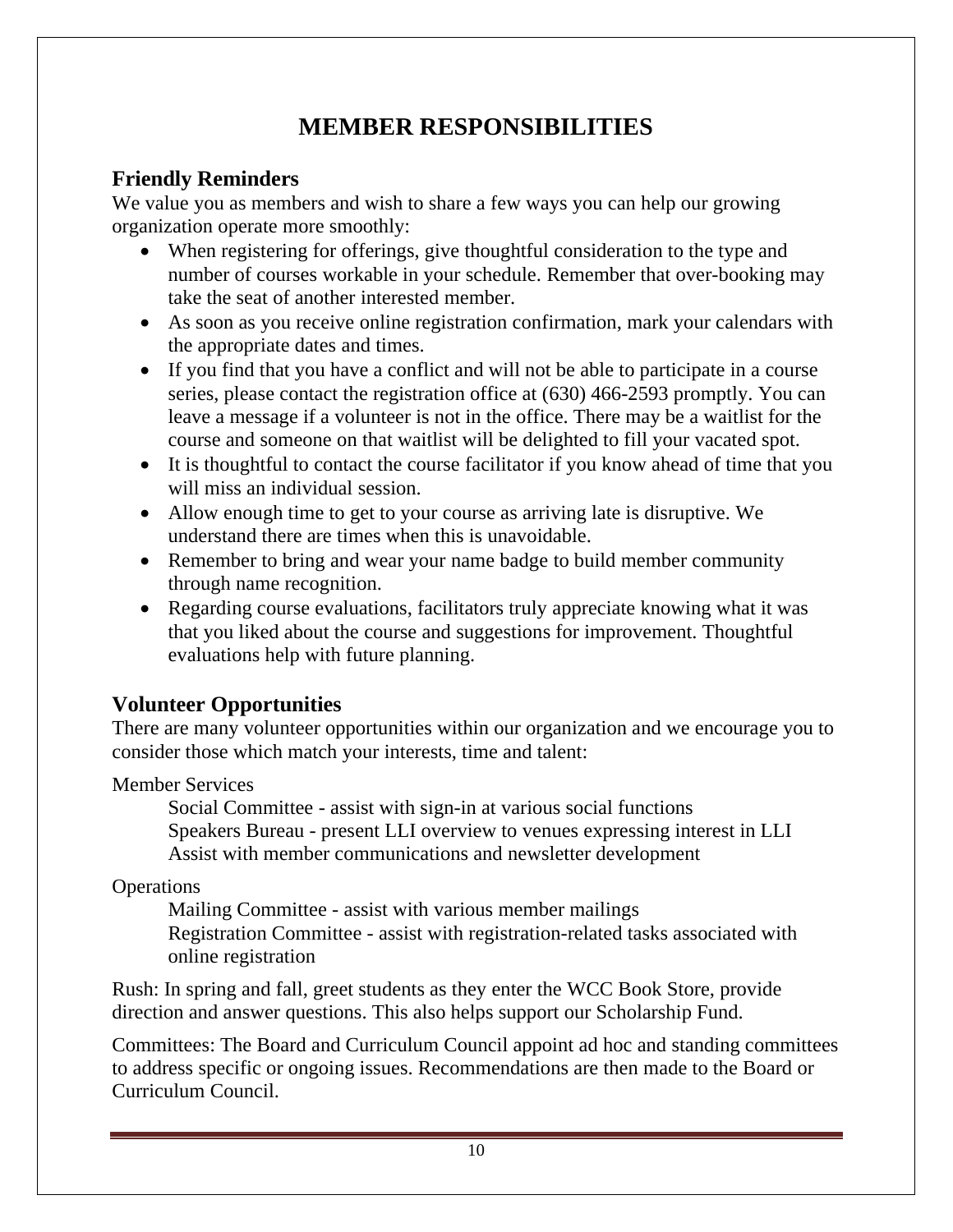# **FREQUENTLY ASKED QUESTIONS:**

#### **1. What are the qualifications for membership?**

LLI is an open membership organization for adults 50 and older.

#### **2. What is the membership year?**

The membership year is from September  $1 -$ August 31.

#### **3. What is the cost of membership?**

The annual membership fee is \$25. Each course is \$5; trips and outings vary.

#### **4. What is the length of the courses?**

Courses vary from one to eight sessions.

#### **5. Where are the courses held?**

Courses are held on Waubonsee's main Sugar Grove campus and its Aurora and Plano campuses. Other sites are used based on availability and facilitators' requirements (e.g., libraries, senior centers).

#### **6. What happens if a course is canceled?**

If a course is canceled, you will receive an email of notification; credit will be applied to the credit card used. If paid by check, no refund is given.

#### **7. What happens if the course is filled to capacity?**

If a course is filled, the member may place himself/herself on a waitlist and will be notified by email of openings.

#### **8. What is the refund policy?**

Membership and course fees are non-refundable. Outings and trips are refundable if cancellation occurs before the postmark deadline.

#### **9. Are the scheduled facilities handicap accessible?**

Sites are chosen which are handicap accessible, including handicap parking.

#### **10.Where can I find additional information about LLI?**

Additional information can be obtained by calling the LLI office at (630) 466-2593 or accessing the LLI website at www.waubonsee.edu/lli